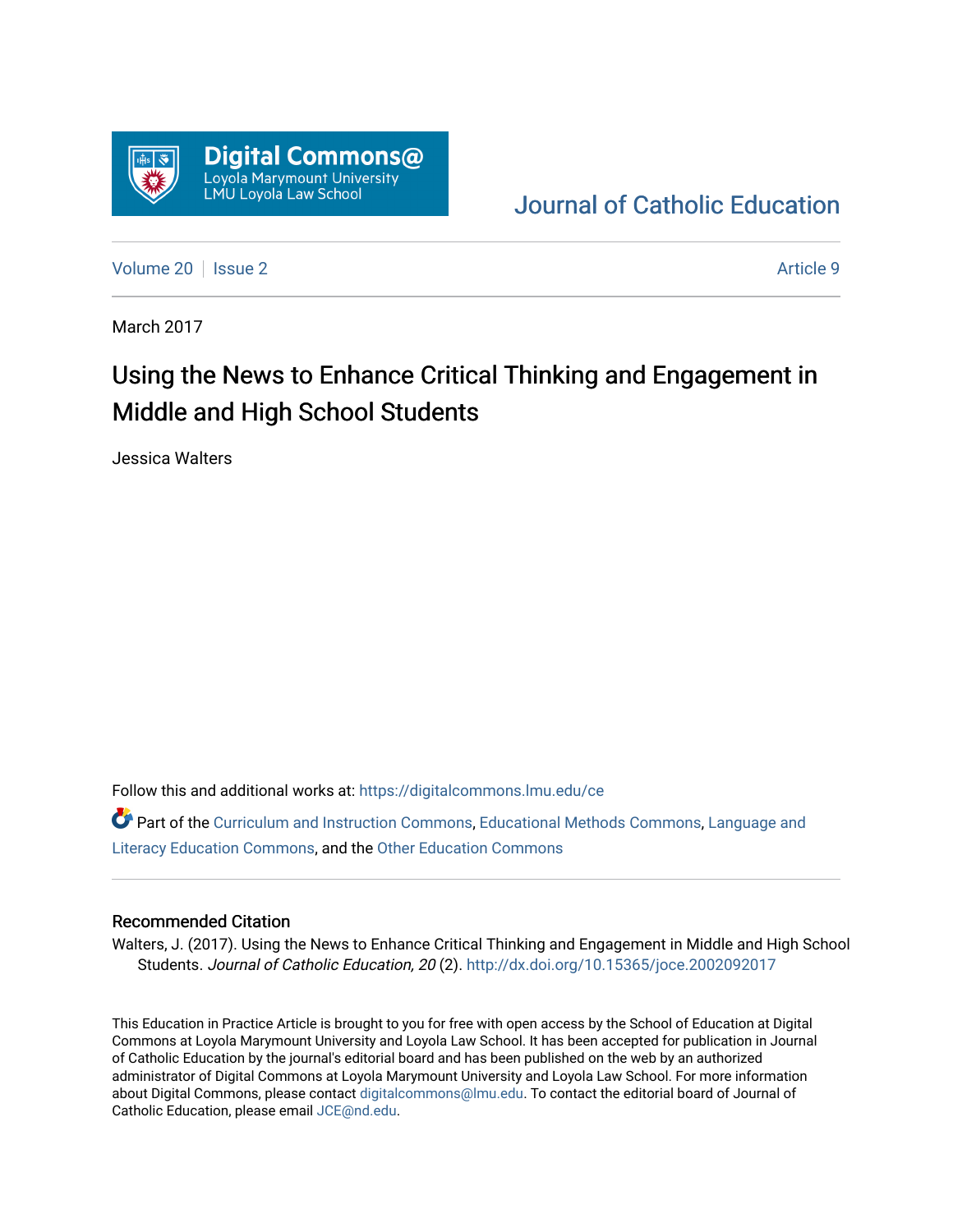### **Using the News to Enhance Critical Thinking and Engagement in Middle and High School Students**

Jessica Walters Saint Margaret School, Rumford, Rhode Island

*This article describes the author's adaptation of Gallagher's (2009) Article of the Week approach to teaching students literacy skills using current events. The use of this unique instructional routine within the context of a Catholic middle school language arts classroom has proven successful for supporting students in developing critical literacy and an understanding of moral leadership by examining world events from a Catholic worldview.* 

Keywords: English langauge arts, news, middle school, literacy, religion

I aving taught sixth and seventh grade students for the past seven years,<br>I have learned that middle school students are well versed in many<br>facets of popular culture. Asking about a Top 40 artist can give you<br>not only the I have learned that middle school students are well versed in many facets of popular culture. Asking about a Top 40 artist can give you not only the lyrics to a chart topper, but also provide any information that you could want about the artist's life, habits, personality, and latest media drama. One area of news coverage, however, where students are consistently lacking is in an understanding of current events, including local, national, and global events.

Although one could attribute this to a variety of factors, the reality is that these students are largely unknowledgeable about critical global events (Snell, 2010). As Catholic educators, we have the responsibility of building all students' background knowledge of current events as well as their understanding of how we, as both a local and a global Church community, should respond. This second charge is certainly the most important. The goal of Catholic education is not just preparing students who are able to be productive citizens, but also in developing students who will become the leaders of our Church community (United States Conference of Catholic Bishops, 2005). Students cannot meet this second charge if they have not learned how to view local, national, and international events through a Catholic lens.

Finally, as educators in classrooms with diverse student maturity levels and educational backgrounds, we must be sensitive to the myriad needs of

*Journal of Catholic Education,* Vol. 20, No. 2, March 2017, 199-207. This article is licensed under a Creative Commons Attribution 3.0 International License. doi: 10.15365/joce.2002092017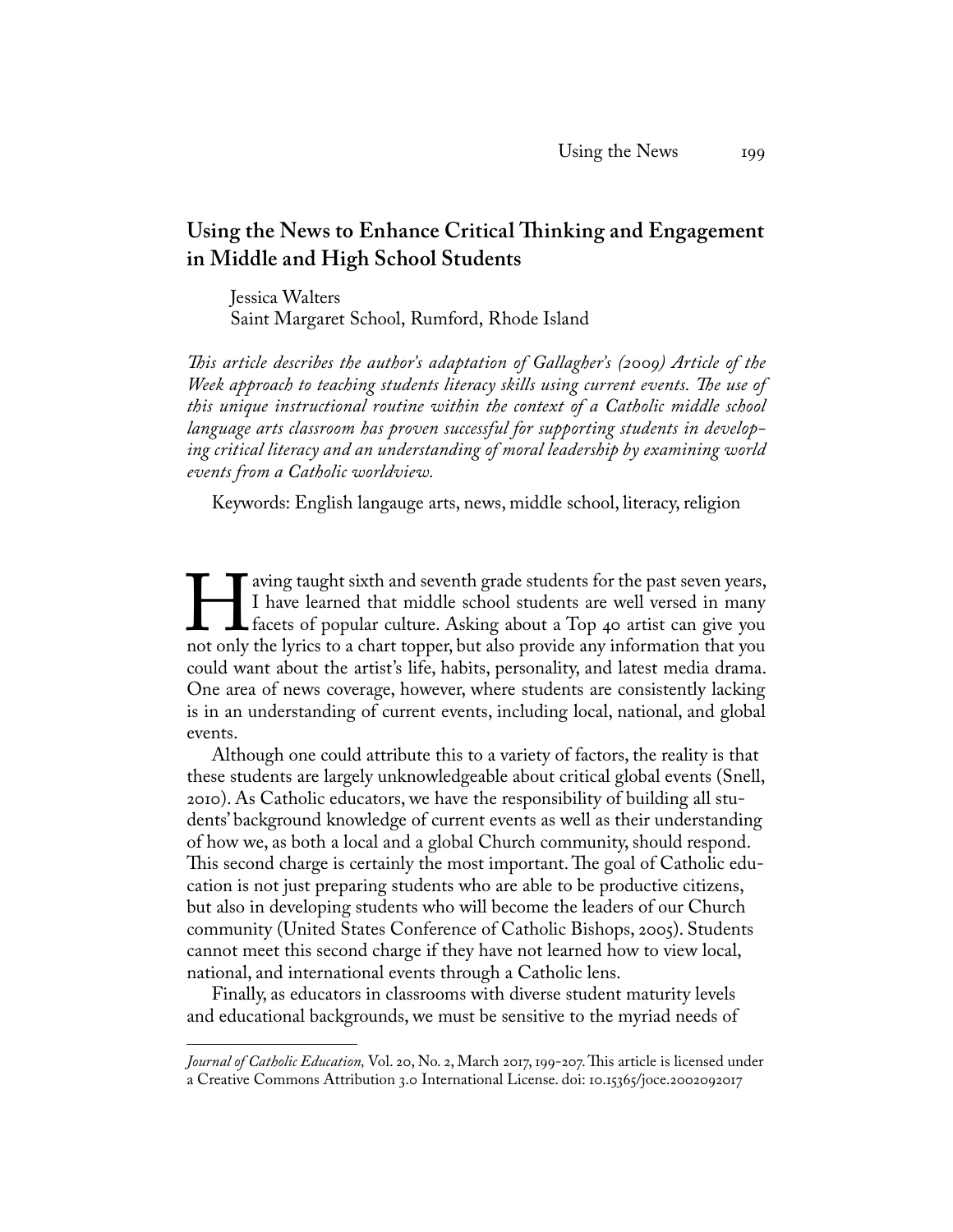students. Classrooms everywhere contain students with a wide variety of abilities, requiring that teachers be able to adjust both the materials and modes of instruction in order to support and build upon students' needs (Robertson, et. al., 2014). A teacher who is unable to adapt to the needs of the students risks a lack of engagement as well as a lack of understanding of the topic being taught.

Knowing that my students will soon be able to vote, I knew that I had to develop a way to build their understanding of the events playing out around them. As a teacher whose predominant instructional focus is in language arts, I wanted a strong critical reading and writing component. As a religion teacher, I also knew that I wanted to create an assignment that allowed us to examine these events from a Catholic worldview.

#### **Using Current Events to Develop Students' Thinking**

One classic way that teachers have worked towards the goal of developing students' background knowledge has been through assignments involving current events. Students are asked to find a news article and report back on the *who*, *what*, *when*, and *where* about the event. Today's student, however, is faced with many different news sources and outlets. According to the Pew Research Center (2015), the average visit to a digital news source lasts three minutes. Students need to be able to evaluate sources quickly and gain an initial understanding about their source. As a result, the traditional current events model is not always effective for the needs of today's student. If the focus remains solely on answering basic level comprehension questions, students will not gain practice in forming an opinion about a topic or in evaluating truthfulness and detecting bias in news media. Additionally, many traditional news reports are not always suitable for students reading below grade level, especially in elementary and middle school. This often means that students may select texts that they will not be able to completely comprehend independently, therefore leading to potential misunderstandings.

After reading about several different instructional solutions to this dilemma, I came across what Kelly Gallagher (2009) named "Article of the Week". The purpose of the Article of the Week (AotW) is to build students' background knowledge of important issues by reading of short articles from newspapers, news magazines, as well as opinion pieces and speeches. What moves AotW beyond a basic level understanding are its critical reading, writing, and discussion components. Gallagher has structured the AotW so that students read, annotate, and write a one-page reflection based upon the given article.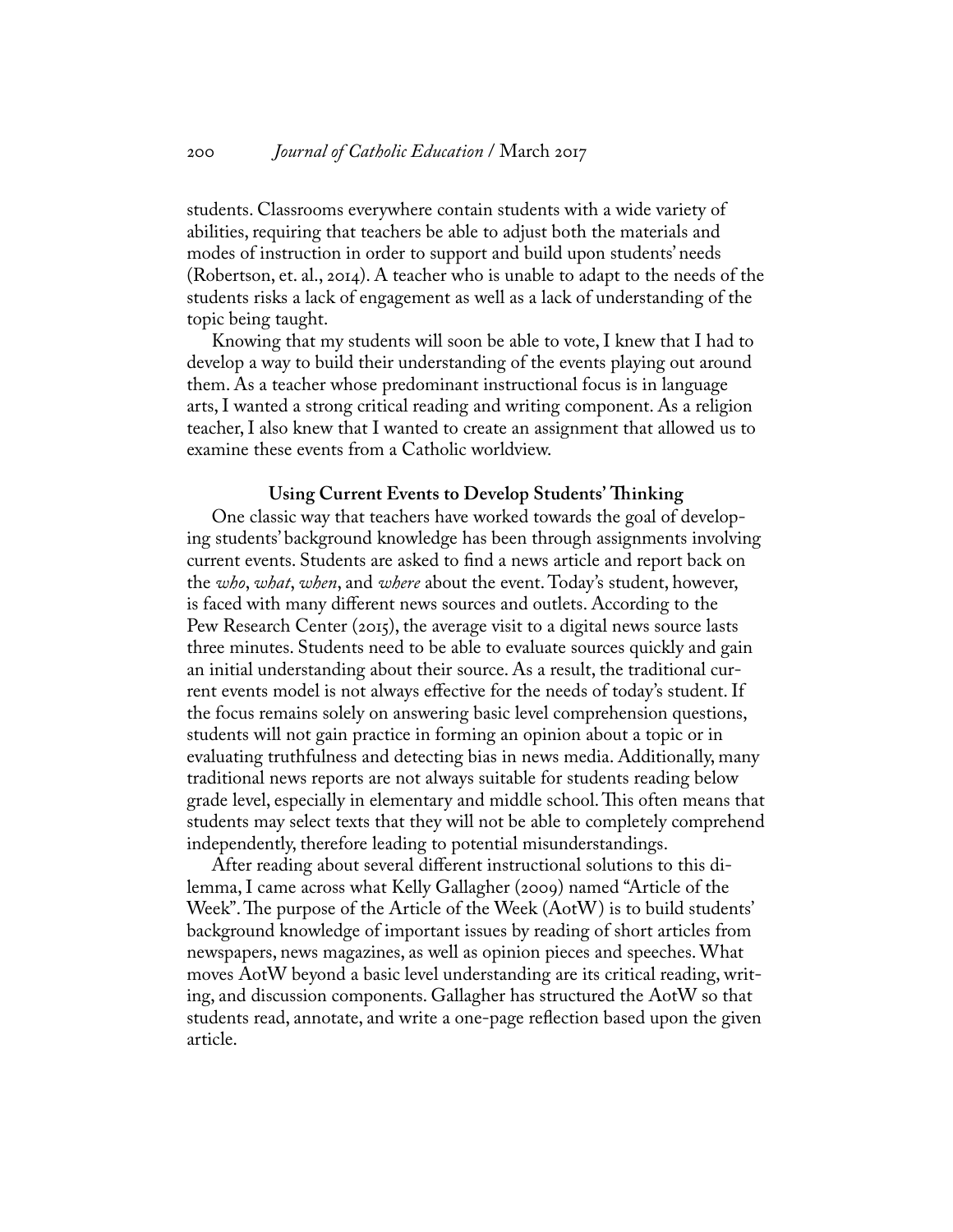While this assignment outline met the critical reading, writing, and speaking points I was looking for, I knew that my students would need more structure to help them be successful with the critical thinking component. The instructional routine that I developed is as follows. At the start of the week, students are given a new AotW. After a short 5 to 10 minute hook of background information and vocabulary preparation, students are responsible for reading the article, making meaningful annotations, writing an objective summary of the text. At the end of the week, the class is given 15 minutes to discuss any confusions as well as share, explain, and defend their opinions regarding the text within a small group setting. Each AotW comes with a reflection starter question that students can use as a jumping off point for their conversations. After the discussion, students write a reflection about the article relating to either their opinion regarding the topic of the article or the discussion that was had in class.

#### **Modifying the Article of the Week to Meet Students' Needs**

In order to provide the level of differentiation needed to meet the needs of a diverse classroom, care must be taken in choosing the articles. Several websites now exist that gear news articles toward students. Some even allow teachers to select an article and use versions with different Lexile levels (see Table 1.)

Utilizing sites like these allow teachers to quickly and effectively support and challenge students as appropriate. They allow all students exposure to the same topic while respecting their individual reading levels. This helps to support student engagement and buy in to the reading and discussion process. As a result, more students will be exposed to the information being taught and have greater background knowledge once they become voting adults.

Students may require support with the discussion and writing components. To help these students, I offer scaffolded paragraph outlines to help them internalize appropriate structure for summary and reflection (see Figure 2). Having these materials prepared allows for quick and easy differentiated instruction. There are several benefits to this practice. For students who struggle with writing, the frames provide exposure to increasingly complex sentence structure. They are able to focus on the content and comprehension components of the learning process while building upon their writing abilities. For those who struggle with comprehension, the frames provide a guide for the critical information students should focus on. As Tovani (2015) has noted, "I would find it difficult to ask a how or why question if I were still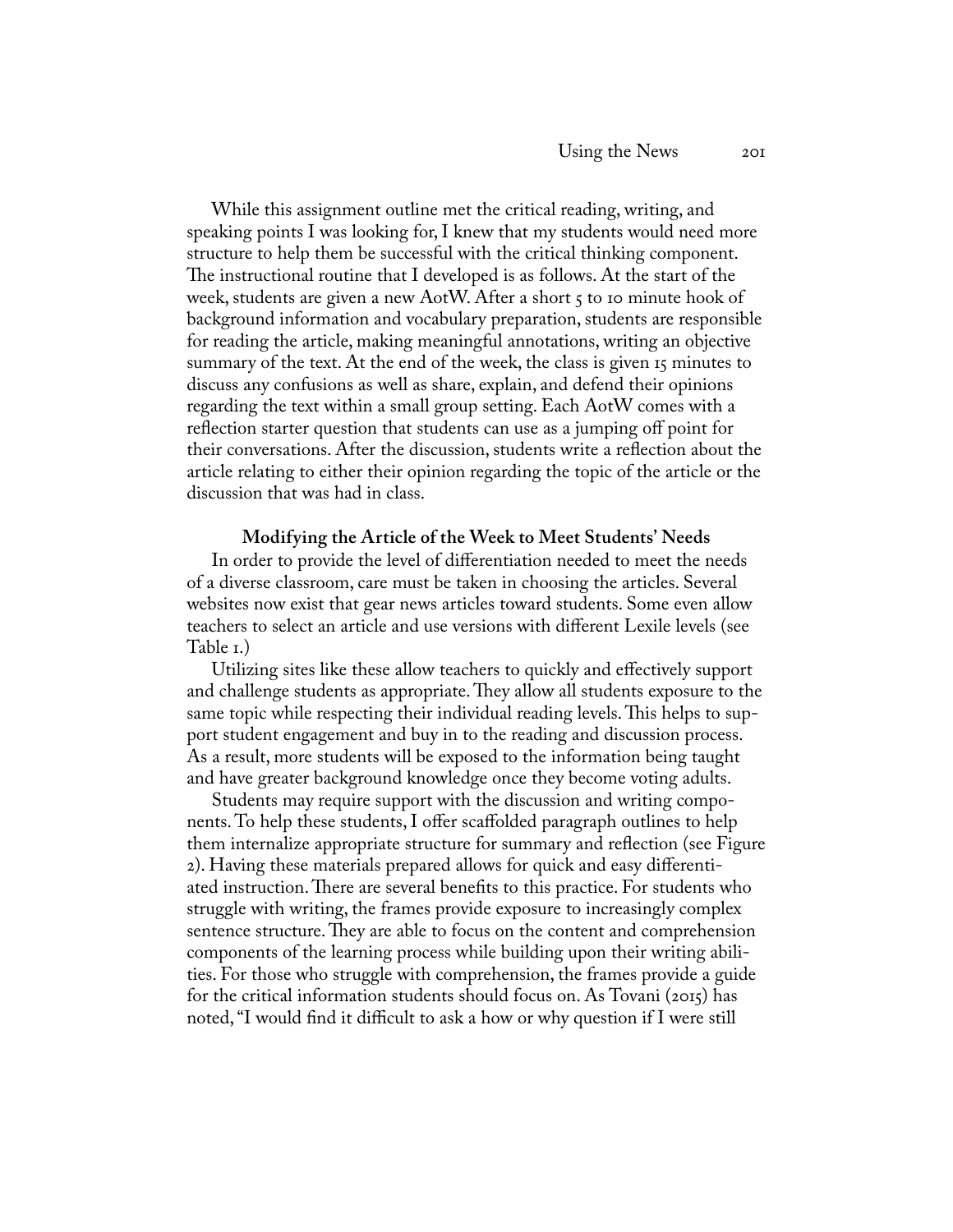#### Table 1

*Resources for Article of the Week Assignments*

| Website                                                                       | Summary                                                                                                                                                                                                                                                                                                                                                                                                                                                                                                                                  |
|-------------------------------------------------------------------------------|------------------------------------------------------------------------------------------------------------------------------------------------------------------------------------------------------------------------------------------------------------------------------------------------------------------------------------------------------------------------------------------------------------------------------------------------------------------------------------------------------------------------------------------|
| Newsela<br>www.newsela.com                                                    | This site allows teachers to select news articles, many<br>from sources like Associated Press and other well-<br>known news outlets, and then select Lexile levels.<br>Spanish languages translations are also available.<br>Teachers do need to create a free account. Students<br>can also create free accounts, which then enables<br>teachers to assign articles electronically. Teachers can<br>also take advantage of multiple choice comprehen-<br>sion questions and short answer questions, which are<br>graded electronically. |
| Smithsonian TweenTribune<br>www.tweentribune.com                              | This site is very similar to Newsela. Allows users to<br>with post and view comments from other users.                                                                                                                                                                                                                                                                                                                                                                                                                                   |
| PBS LearningMedia<br>www.pbslearningmedia.org                                 | Site contains a variety of free resources for teachers.<br>The PBS NewsHour Extra page features segments<br>from NewsHour, with a video, informational text, and<br>support materials. The video can provide additional<br>support who struggle with decoding or who need addi-<br>tional practice with listening comprehension. Teachers<br>can share and assign videos electronically using their<br>free account.                                                                                                                     |
| The New York Times:<br>The Learning Network<br>learning.blogs.nytimes.<br>com | Site provides teaching resources for using articles<br>from the New York Times with middle and high school<br>students. While the articles cannot be adjusted to<br>specific reading levels, the support materials are<br>beneficial for assisting a wide variety of instructional<br>needs.                                                                                                                                                                                                                                             |
| Text Compactor<br>www.textcompactor.com                                       | This site is not a news outlet, however, it allows users<br>to input text and generate a shortened version. Users<br>can choose the level of compression for the article,<br>which allows teachers to tailor the summary. This site<br>does not provide specific lexile levels.                                                                                                                                                                                                                                                          |

wondering about who, what, when, or where." With this focus in place, students can be sure they have the basic level comprehension in place and then move on to more complex thinking. Additionally, the summarizing compo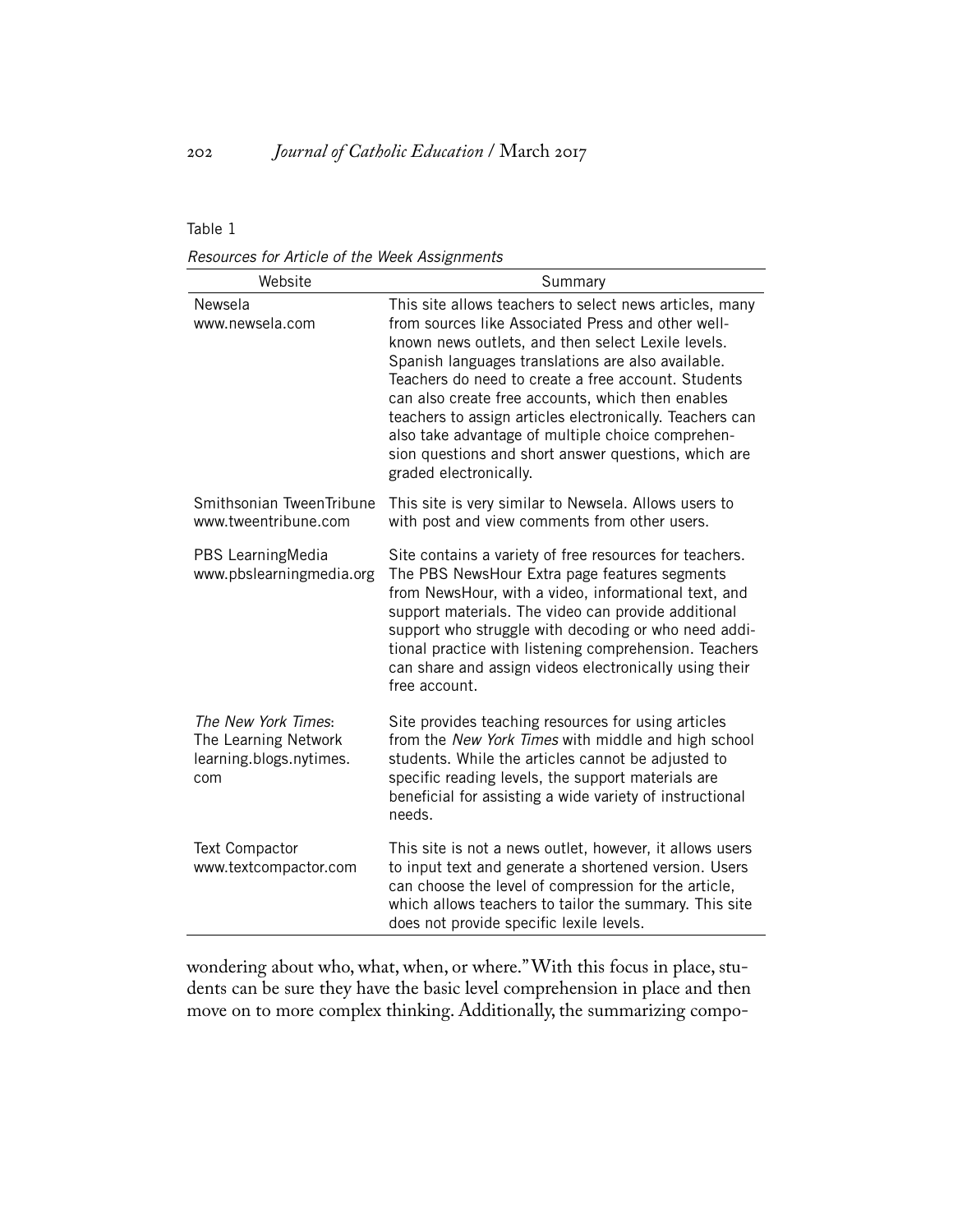nent itself provides continuous and structured comprehension support for struggling students over the course of the school year. It should be noted that while writing frames provide good support, especially for struggling writers, students will need guidance in using them effectively, especially at first.

| To build your summary, match up a bullet point from each box in the next row:                                                                 |                                                                                                                                                                 |                                                                                                       |                                                                                                                                                                   |  |
|-----------------------------------------------------------------------------------------------------------------------------------------------|-----------------------------------------------------------------------------------------------------------------------------------------------------------------|-------------------------------------------------------------------------------------------------------|-------------------------------------------------------------------------------------------------------------------------------------------------------------------|--|
| Intro Sentence                                                                                                                                | The article<br>$\bullet$<br>$\epsilon$<br>$\overline{\phantom{a}}^{\prime\prime}$ by<br>(Author)<br>(Publisher/<br>author<br>name)'s article<br>$\overline{11}$ | $\bullet$<br>examines<br>addresses<br>$\bullet$<br>introduces<br>$\bullet$<br>supports<br>$\bullet$   | the idea of<br>$\bullet$<br>the use of<br>$\bullet$<br>the relationship<br>$\bullet$<br>between<br>the importance of<br>$\bullet$<br>the reasons for<br>$\bullet$ |  |
| Now, match up bullet points from the boxes to build the remainder of your para-<br>graph. Repeat as needed to address all supporting details. |                                                                                                                                                                 |                                                                                                       |                                                                                                                                                                   |  |
| Supporting<br>Details                                                                                                                         | (Author name)<br>explains this by                                                                                                                               | $describing$ <sub>____</sub><br>explaining____<br>detailing____<br>providing the<br>following details | Transition words to link<br>ideas<br>Additionally<br>For example<br>Including<br>In the same way<br>In contrast<br>Because of<br>Instead of                       |  |
|                                                                                                                                               |                                                                                                                                                                 |                                                                                                       | Be sure your sentences<br>flow! Watch out for<br>choppy writing!                                                                                                  |  |

Figure 2. Sample summary paragraph frame used with middle schoolers

As previously mentioned, my students have also had challenges in entering into conversations about the AotW. This is not because the class is silent, in fact, they are quite eager to answer questions. Rather, the challenge was in entering and sustaining what Walsh and Sattes (2015) call "a process through which individual students give voice to their thoughts in a disciplined manner as they interact with others to make meaning and advance individual and collective understanding of the issue" (p. 33). If we want students to be able to examine an event or issue through a Catholic worldview and develop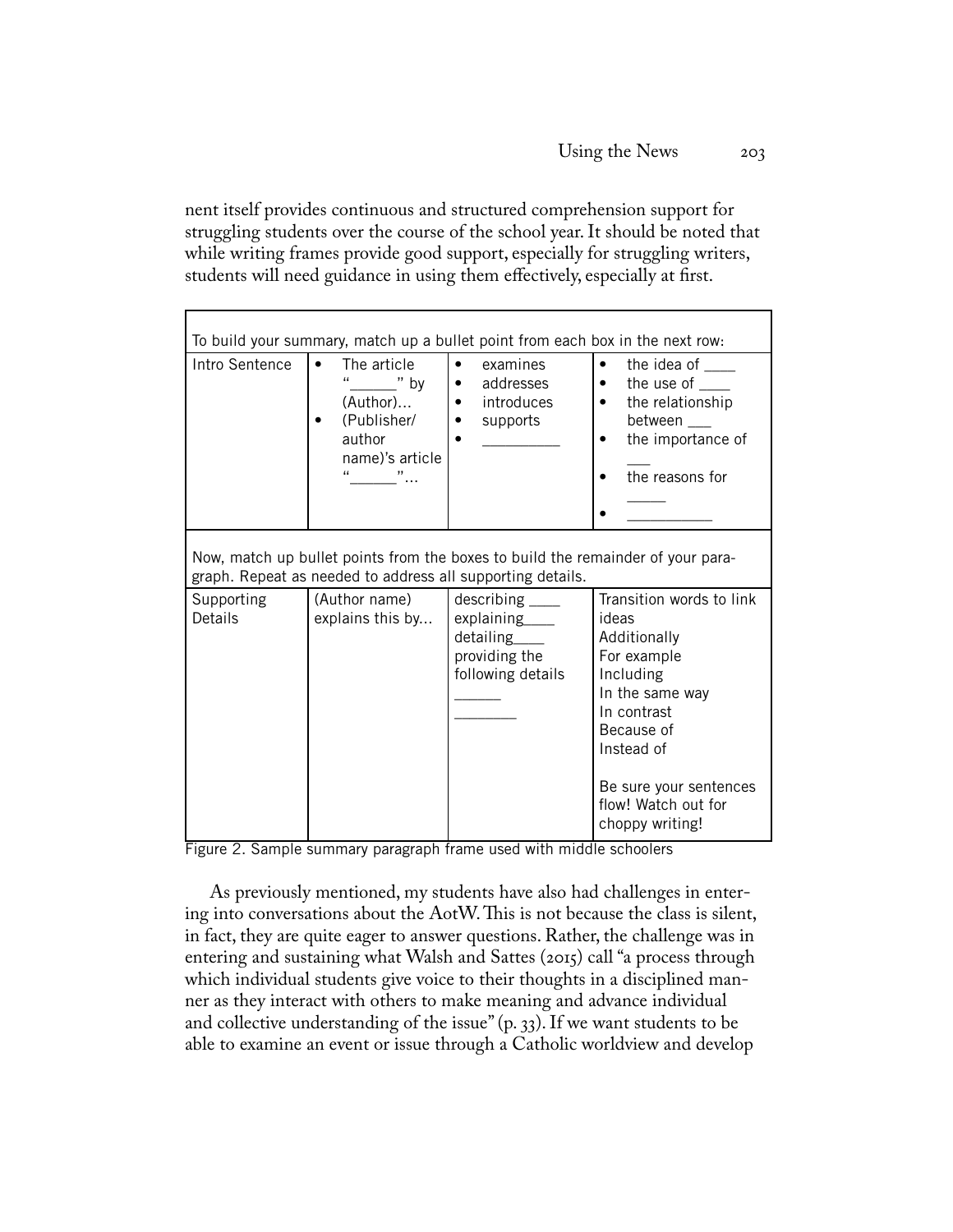their own opinions, then we must be sure to provide them with this practice. Guidelines and protocols for guiding students toward this level of discourse have been given many labels, like "student driven discussion" or "accountable talk." Regardless of what it is called, these protocols focus on giving students the tools they need to take ownership of the issue and develop their own opinions.

The protocol that I developed with my students encourages them to use the text at hand to develop conclusions, to listen to the contributions of others, and to reply to those contributions (see Figure 3). The most important component of this protocol is modeling how to use it in an actual discussion. Since this discussion protocol is also one that I use as part of other instructional routines, introducing and modeling were not intrusive to my teaching time and cements the AotW as a typical classroom routine instead of an obtrusive "add-on." Many ways can be used to model discussion, including a technique called "Fishbowl." The fishbowl format requires a small group of students to model a discussion while the rest listen in and observe. This allows those outside of the discussion to note what worked and provide suggestions for future growth. This also provides time for the teacher to provide feedback for the students.

| <b>Getting Started</b><br>I think that (idea) was .<br>I agreed/disagreed with the author<br>when he/she wrote________.<br>I'm not sure what ____ means.                                                                        | Agreeing with a Group Member<br>I agree with (name) because _______.<br>I think that (name) is right because<br>$\bullet$                                                                                                                                                                                           |
|---------------------------------------------------------------------------------------------------------------------------------------------------------------------------------------------------------------------------------|---------------------------------------------------------------------------------------------------------------------------------------------------------------------------------------------------------------------------------------------------------------------------------------------------------------------|
| Disagreeing with a Group Member<br>I disagree with ____ because<br>I saw ____ differently. I think                                                                                                                              | Building on What Someone Else has Said<br>To add to ______ 's idea, _______.<br>This makes me think about _____.<br>$\bullet$<br>I wonder if Theory<br>This sounds similar/different to .<br>What if ?                                                                                                              |
| <b>Clearing Up Confusions</b><br>Could you please explain that<br>again?<br>I'm not sure I understand what you<br>are saying.<br>I'm not sure what ___ means.<br>Could you show me where you<br>found your idea in the article? | <b>Quick Reminders</b><br>Remember-tone is important-keep<br>$\bullet$<br>your voice respectful.<br>Make eye contact with the person<br>$\bullet$<br>with whom you are speaking.<br>Use your group member's name when<br>٠<br>talking.<br>Disagreeing is okay! Just remember<br>to be respectful (the Golden Rule!) |

Figure 3: Discussion protocol starters and reminders.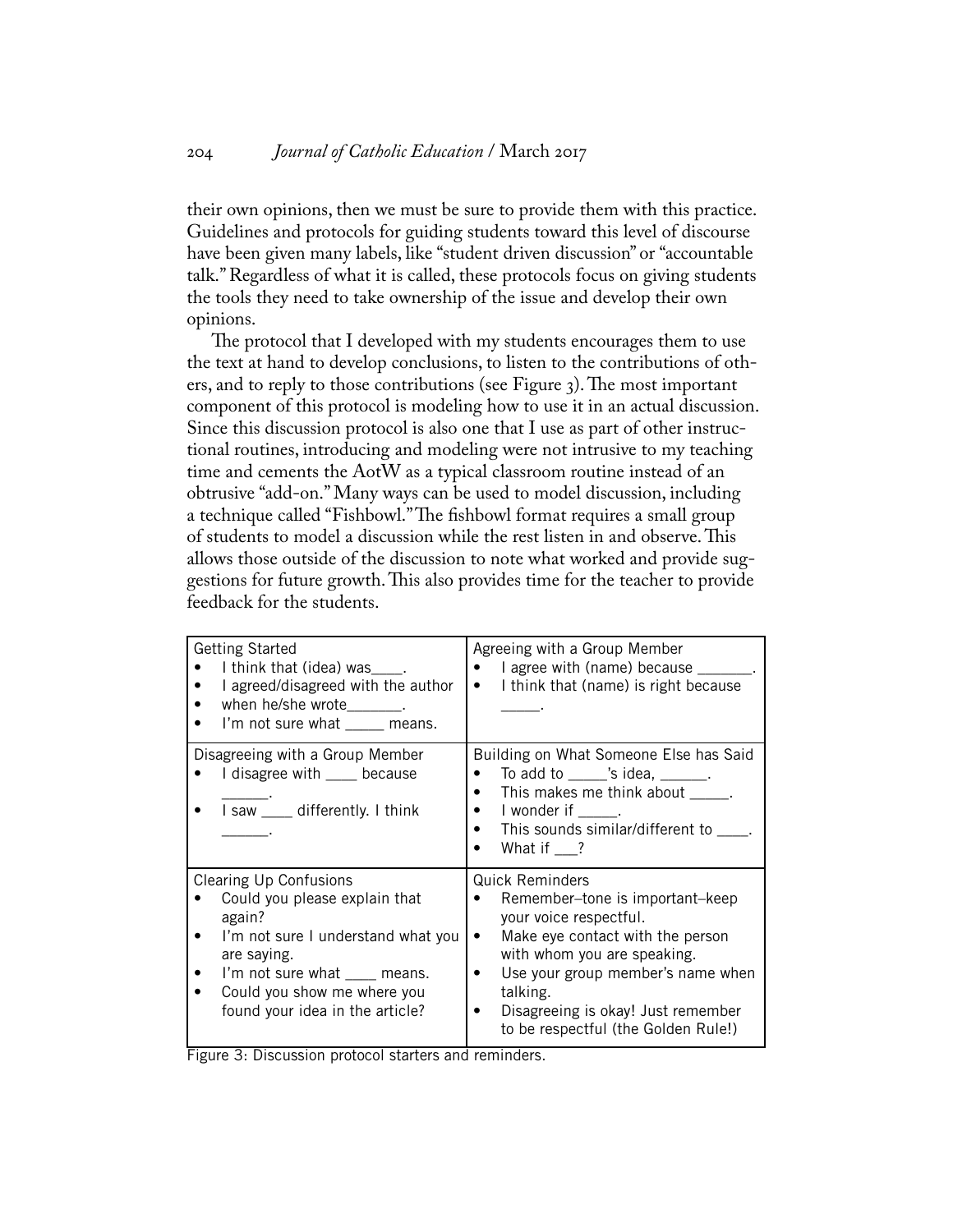Multiple modeling and feedback sessions may be required to help students develop discussion skills. The modeling process I use begins with the whole class with the goal of moving to a small-group setting. Once students are engaged in small-group discussion, the teacher should circulate to listen for misunderstandings or to help guide the discussion as necessary. The teacher could also rotate small groups to evaluate discussion using a rubric. There are many ways that technology could be tied in at this point if desired, including audio recording discussions for evaluation by the teacher at a later time or for sharing with the whole class. Students could summarize their discussions and post them on a class web page. Whatever extensions are used should keep in mind the purpose of these discussions to have students engaged in an authentic, opinion-based conversation about a given topic. Teachers should be careful not to detract too much from this. Additionally, teachers should keep in mind the short time frame devoted to the AotW discussion. The more that a teacher layers in, the longer the time needed for AotW, thus leading to less time for other curriculum concepts.

#### **Classroom Observations**

In using this instructional routine over the course of the school year, I have observed a significant improvement in my student's ability to discuss the relationships between current events. For example, after reading "Martin Shkreli: America's most despised man who makes AIDS sufferers pay  $\epsilon_488$ per pill" (Nicholas, 2015) and "Supreme Court ruling protects health insurance for millions of Americans" (Associated Press, 2015), several students turned their discussions to how Shkreli's actions affect not just those living with AIDS, but also all health insurance customers. Connections between events and people that are not evident at first glance have become clearer as students come to understand the impact that a person in one part of the country can have on others. I have also noticed that less frontloading needs to be done to understand articles relating to current political events, as students know who the significant individuals are. This is extremely important as we approach what appears to be a tempestuous political climate. If our aim is to develop conscientious citizens, then we must encourage students to think beyond the opinions that they hear on television and enable them with the tools that they need to be critical thinkers.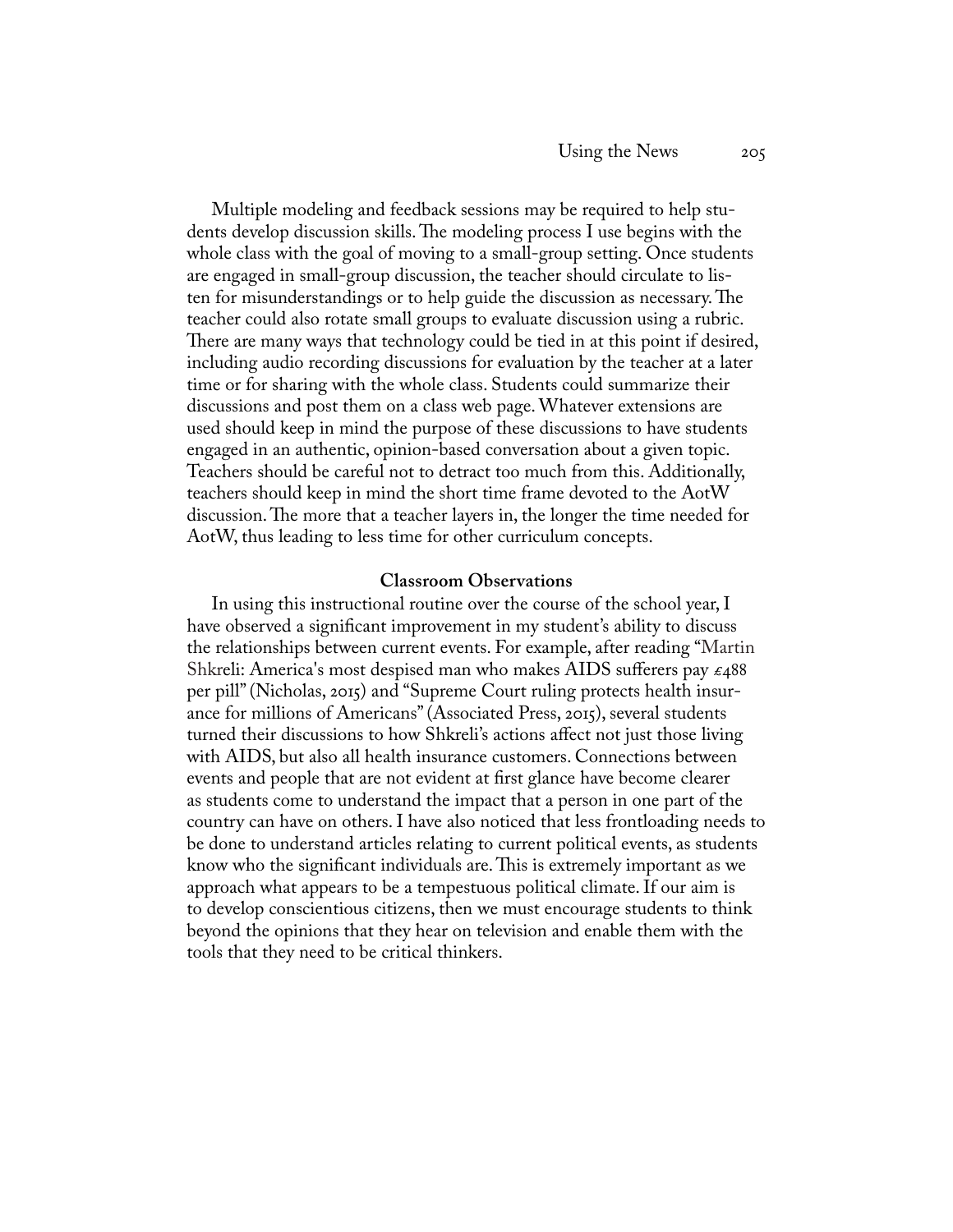#### **Addressing Initial Challenges**

As I began utilizing AotW to enrich my students' background knowledge of global events, I came to realize that it wasn't just the background information they were lacking in but also the ability to think critically about real life events, perhaps because they were unable to make a connection to them. They were stuck in the rut of the traditional current events model the "who, what, when, and where" of something far away and unrelated to them. They needed support in stretching their thinking and in seeing how the price of an AIDS medication might affect them. Weekly discussion that focuses on student opinions has helped to bridge this challenge. When AotW was first introduced, I started by selecting articles that were immediately relatable to the members of my classroom in order to ensure that my students saw the importance and relevance of these current events. As students began to see connections between events that were important to them and other, unrelated events, they became more adept at making these connections on their own.

Using AotW has helped my students to develop those critical thinking skills they will need to be successful and productive citizens, as well as socially conscious Catholics. This instructional routine has emphasized the importance of student talk in developing social consciousness. On weeks where student discussions were not held, reflections were not as strong as weeks with discussions. Additionally, listening in to small group discussions indicated that students needed support in holding an academic discussion. Productive student talk does not happen by accident or chance. Students need guidance in developing and sustaining focused conversations.

Introducing the AotW revealed a gap in my typical instructional routines. While students may have been discussing texts, the discussions were not student-led or fully centered on their opinions. When students take responsibility for the discussion, they also take responsibility for their learning (Walsh & Sattes, 2015). AotW discussions have increased the amount of time that my students spend in student-centered and student-led discussion, which increases the responsibility that they take for their learning.

Investing the time in new instructional routines can sometimes feel like a risk. If the routine does not provide the purported outcomes, we have wasted our students' valuable learning time and gotten behind on our curriculum maps. The integration of speaking, listening, reading, and writing domains within this instructional routine have answered the Common Core State Standards' call for increased rigor in these areas, as well as the increased use of nonfiction texts. Many teachers would like to develop their students criti